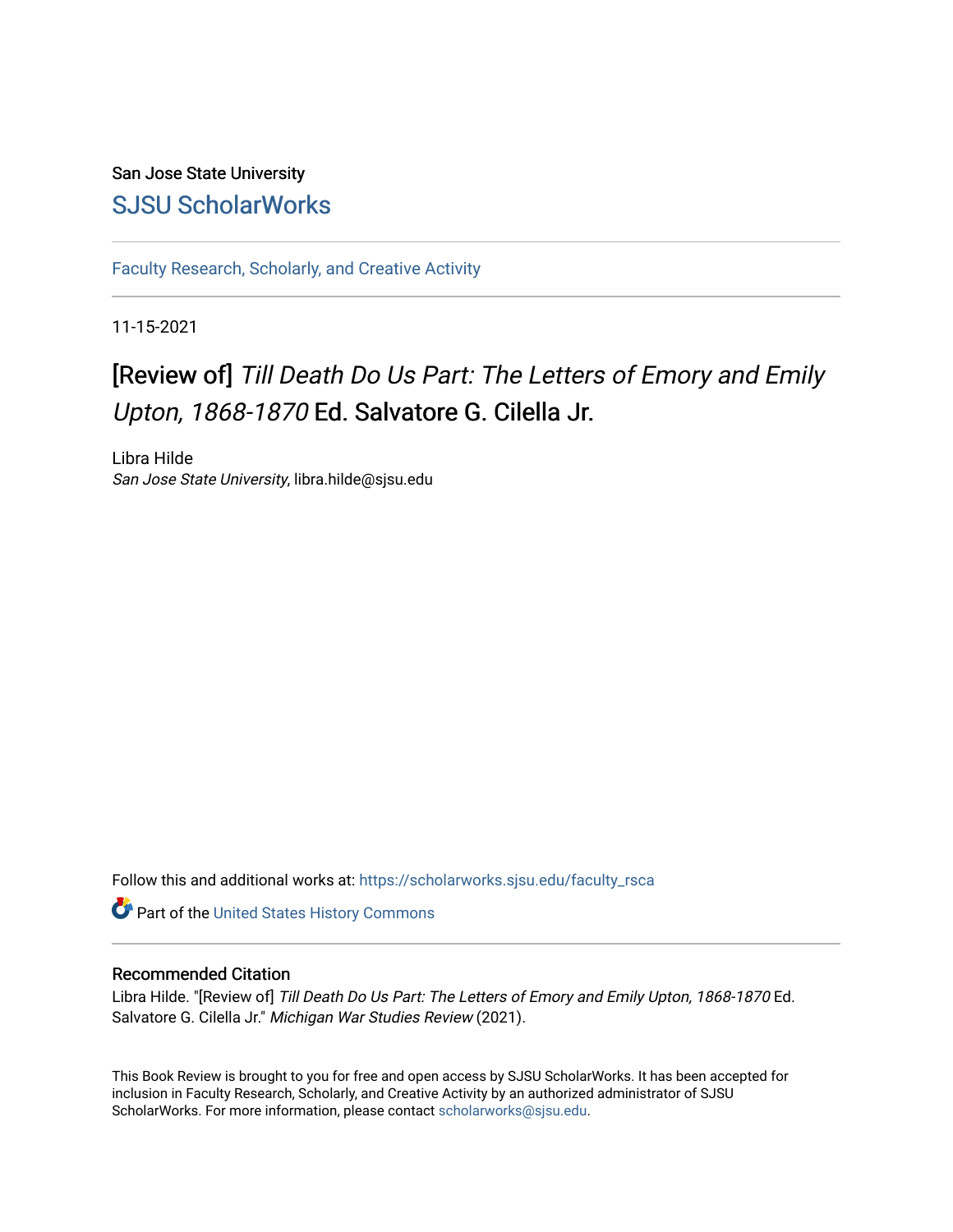

## **MICHIGAN WAR STUDIES REVIEW**

MiWSR COM

2021-096 15 Nov. 2021

*Till Death Do Us Part: The Letters of Emory and Emily Upton, 1868- 1870* ed. Salvatore G. Cilella Jr.

Norman: Univ. of Oklahoma Press, 2021. Pp. ix, 331. ISBN 978–0–8061–6489–2. Review by Libra Hilde, San Jose State University (lhilde@stanford.edu).

In *Till Death Do Us Part*, editor Salvatore Cilella Jr. gathers letters exchanged during the two-year marriage of Emory and Emily Upton, which ended when Emily succumbed to tuberculosis in March 1870.<sup>1</sup> The coverage is inevitably lopsided because Emily's letters to Emory have not survived, but Cilella does include her correspondence with her parents and siblings to flesh out her perspective on her marriage. The result is a picture of a couple deeply in love, but ultimately unable to embark on a life together.

This well organized and thoroughly annotated collection will appeal to researchers concerned with post-Civil War American marriage, gender roles, health, and army life. The introduction sketches the background of the Uptons' lives and marriage and surveys the contents of the letters. Discrete chronological sections follow the young couple's short marriage, starting with their letters home to family members during their honeymoon and ending with accounts of Emily's last days.

The Uptons already faced the limitations of Emily's illness during their honeymoon in Europe. She often stayed in and observed life from her window as Emory visited tourist destinations, including sites of military interest. Emory's letters show his disdain for Roman Catholicism and what he saw as backward European social and political practices. Emily praised her new husband as a solicitous nurse.

Most of the collection consists of Emory's letters to Emily and hers to her parents, while she sought an elusive recovery in Key West and Nassau. The Uptons briefly lived together in Atlanta, where Emory was posted in March 1869, before Emily returned to Nassau that November after a stay at Willowbrook, her family home in New York. She died in Nassau a few months later in March 1870 at age twenty-three. Both Emory and Emily lamented the challenges of communicating during the long separations caused by her illness and attempts to recuperate.

*Till Death Do Us Part* is a welcome source of information on the health, diseases, medical treatments, and effects of illness and death on loved ones in the second half of the nineteenth century. As the editor notes, Emily followed the medical advice available at the time and thus misguidedly sought recovery in humid climates, which only exacerbated her respiratory problems.

The collection is a boon for anyone interested in nineteenth-century marriage and interpersonal relationships. Emory Upton's letters offer rich commentary on gender roles and expectations. He adored his wife, but she was not entirely multi-dimensional to him, owing to her physical weakness. The couple's letters reveal their thorough acceptance of the tenets of domesticity. Emory saw women as a civilizing force and wrote of "the softening, refining influence of a

<sup>1.</sup> Cilella has previously edited two volumes of Major General Emory Upton's letters and published a Civil War history of the 121st New York Infantry, known as "Upton's Regulars." The earlier volumes do not include Upton's numerous and demonstrative letters to his wife.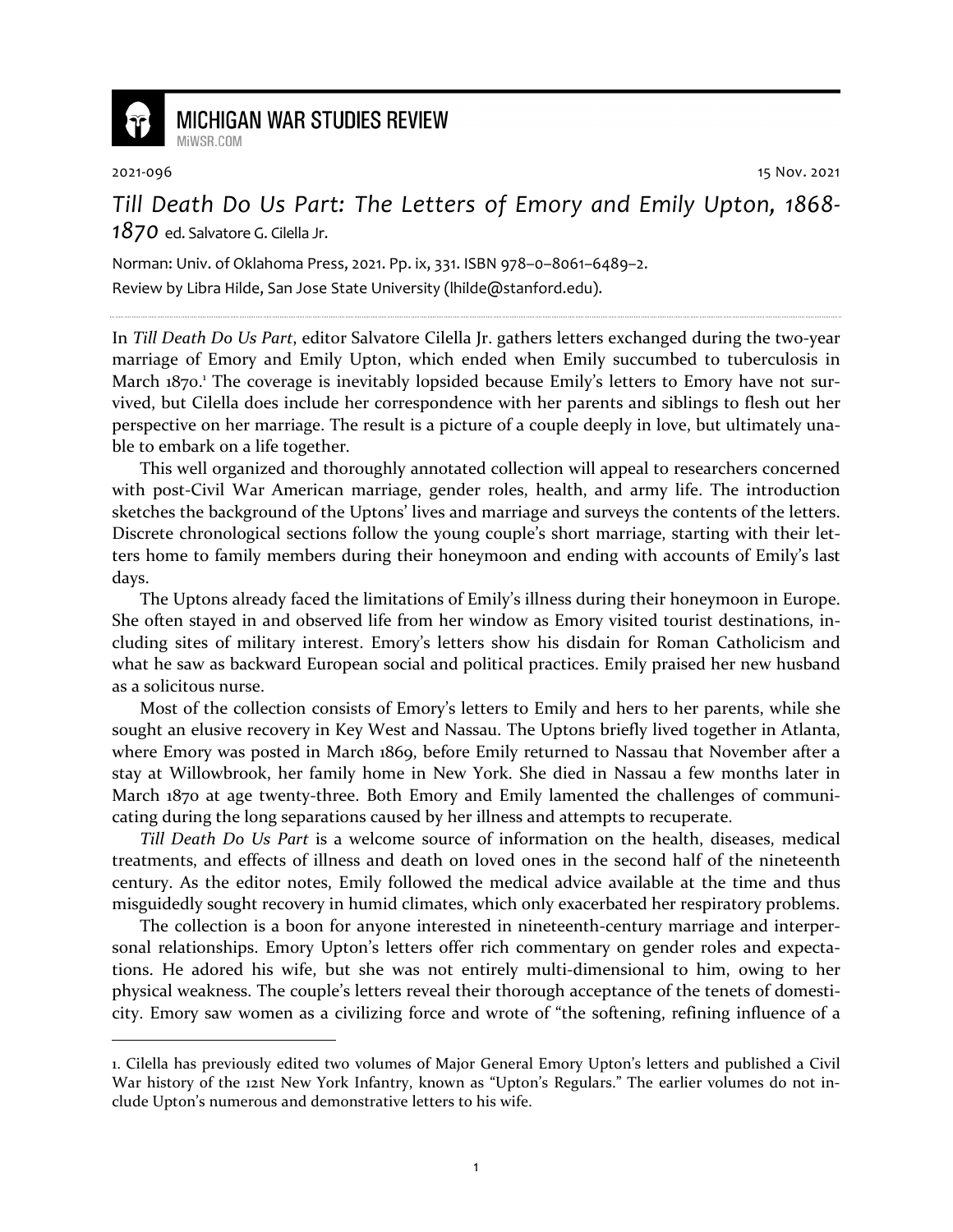dear good woman like my wife; ever precious, fond, loving and true" (90). He credited her with reigniting his own religious observance and making him a better person. "How beautiful is our relation, each the complement of the other, one worldly the other spiritual" (104). He often expressed his desire to protect his wife, while she articulated a yearning to see to his "comfort" (115).

Emory believed marriage offered women their only chance at "true life" (147). In one letter to Emily, he asserted that "all husbands worth having prefer a wife to be dependent upon them, rather than independent of them." He also worried about how much Emily's parents helped the couple financially, adding "I am sure you would study my happiness by ultimately looking to me for everything" (139). Despite the intensity of their mutual feelings and hopes for a future together, Emily's untimely death robbed them of the chance to know each other deeply or see their relationship evolve.

As a hero of the Civil War who had a lasting influence on military reforms, Emory Upton is a figure of interest to scholars of the Civil War and American military history.<sup>2</sup> His personal letters hint at his feelings about needed military reforms and the problems created by irregular pay. The collection allows Emily Upton to shine and, even in the periods of her absence, sheds light on the lives and expectations of military wives. Though Emily was never able to meet these expectations and fully serve in the role of an army wife, she did briefly execute some of her duties in Atlanta where she joined Emory in April 1869; she found some fulfillment, for instance, in distributing personalized Bibles to the soldiers.

The letters also document postwar army life. There were rumors that Emory would be posted to Arizona or California, and rapidly changing orders show how military downsizing and reorganization after the Civil War caused anxiety and left families unsettled. Various letters concern mundane details of daily life, including setting up a household and the finances of a young couple amid this instability. Other challenges were posed by frequent moves and efforts to establish a routine at each new post.

Finally, the letters contain tantalizing hints at Reconstruction politics in the postwar South. Emory hoped Reconstruction would succeed and voiced his contempt for Rebels (147). While living in Atlanta, Emily noted that Union military men maintained a separate church due to the animosity of the local population and commented that "The hard feeling here in Atlanta does not in any way diminish I am sorry to say" (203). She believed that actions taken by the occupying army to "keep peace and protect Northerners" (205) only inflamed tensions. She never mentioned the needs and disputed status of freedpeople.

The volume's final section includes letters copied and kept by Emily's mother; these describe her daughter's last days and Christian resignation in the face of approaching death, and ends with the last letter Emily received from Emory right before she passed away. The editor also includes a letter from Emory to a colleague discussing his profound grief and the difficulty of living without his love, but also his determination to pursue a "new field of usefulness" (230).

An epilogue traces Emory's life and work following his wife's death, including his declining health due to a sinus tumor and his suicide at the Presidio in 1881. Cilella covers the conspiracy theories surrounding Upton's death, drawing reasoned conclusions about the effect of his deteriorating health on his mental state. The collection, combined with Cilella's prior two volumes of Maj. Gen. Upton's letters, will benefit students of the various impacts of combat trauma on veter-

<sup>2.</sup> See, e.g., David Fitzpatrick, *Emory Upton: Misunderstood Reformer* (Norman: U Okla Pr, 2017), with review at *MiWSR* 2018-006.